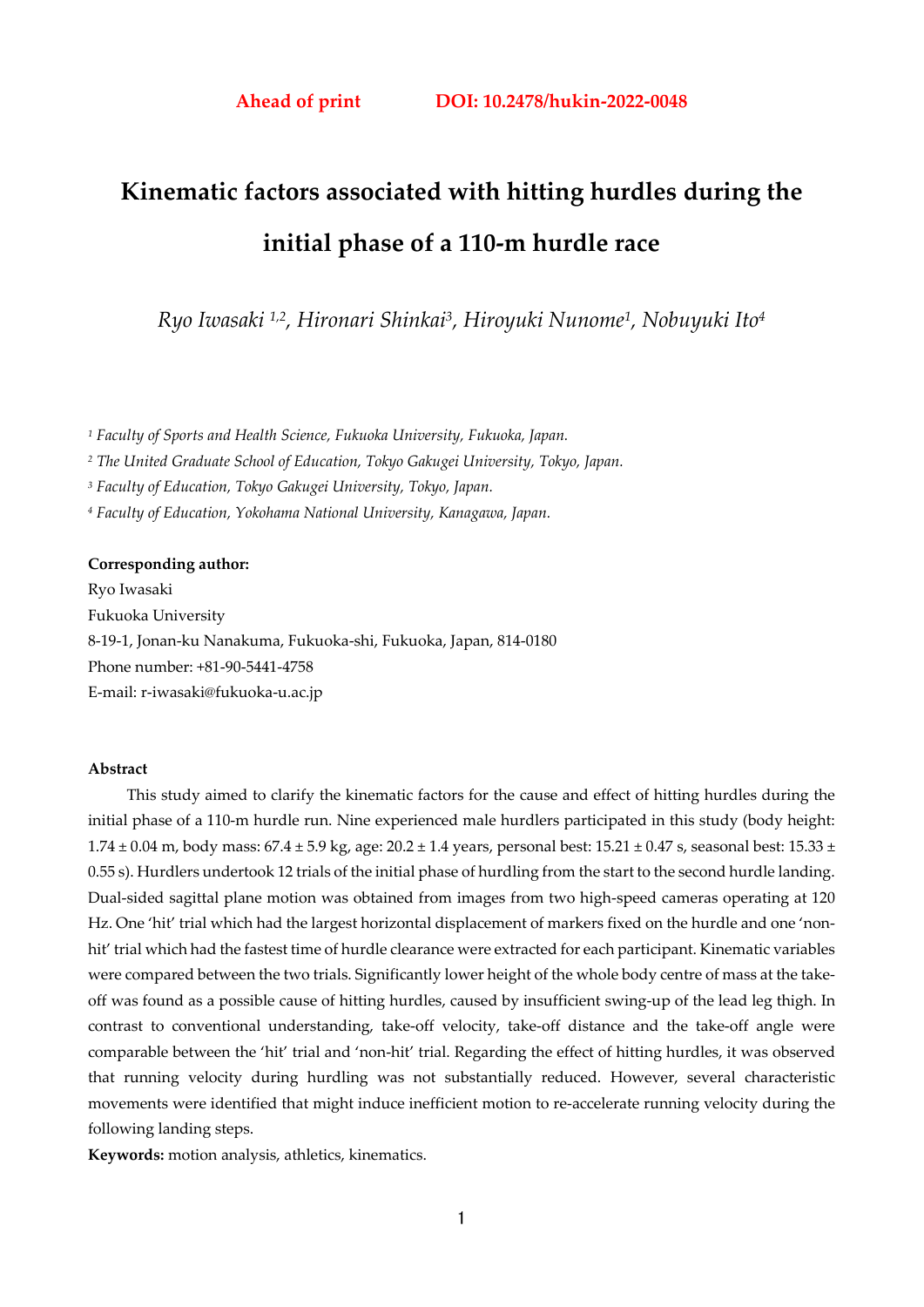#### **Introduction**

The 110-m hurdles is a unique athletic event that combines sprinting and hurdle clearance. Toplevel 110-m hurdlers are required to have not only good sprint ability, but also to have efficient hurdle clearance technique (Bedini, 2012). During hurdle clearance, a hurdler must have an asymmetric leg movement: the lead leg first clears the hurdle with a fully extended posture and the trail leg subsequently follows to clear the hurdles with an abducted and bent knee posture. As hurdle clearance is an essential element to improve performance (Coh and Iskra, 2012), many researchers have conducted biomechanical studies focusing on clearance techniques (Coh and Iskra, 2012; McDonald, 2002; McDoland and Dapena, 1991; McLean, 1994). During the take-off phase, maintaining horizontal velocity as high as possible is important because it decreases owing to the necessary increase in the vertical component of velocity required for hurdle clearance regardless of the competitive level (McDonald, 2002). Moreover, decreases in running speed in the last half of the race were found to be due to insufficient hurdle clearance technique rather than fatigue (Salo and Scarborough, 2006).

It is logical that hitting hurdles may reduce the running speed of hurdlers. In the 110-m hurdles event, as the height of the hurdle (1.067 m) is the highest among the hurdle events, hitting hurdles occurs more frequently than in other hurdle events such as the women's 100-m hurdles (0.84 m) and the men's 400-m hurdles (0.914 m). In general, when hitting hurdles there is a loss of balance and it then becomes difficult to prepare for optimal clearance of the subsequent hurdle (Salo and Scarborough, 2006). One typical case was reported in the International Association of Athletics Federations (IAAF) World Championships in Athletics in 2017 where a hurdler in the third place until the seventh hurdle increased touchdown time by hitting the eighth hurdle and then suddenly dropped to the fourth place (Pollitt et al., 2018). On the other hand, hurdlers sometimes win the race and beat personal records even if they hit several hurdles. Another typical case can be observed from the IAAF World Championships in Athletics in 2009; the winner of the race hit the first hurdle, but achieved a personal record (Graubner and Nixdorf, 2011). These conflicting observations suggest that it is still unclear whether hitting hurdles itself has a substantial impact on performance. Hitting hurdles is generally considered to be caused by the hurdler being too close to the hurdle at the take-off or having a low take-off angle and also a low take-off velocity. Iwasaki et al. (2020) reported brief findings regarding hitting hurdles. However, there are not enough data to support common coaching assumptions. Scientific research on the cause and effect of hitting hurdles would bring new insight to coaching. Thus, this study was designed to clarify the kinematic factors related to the cause of hitting hurdles and to examine the effect of hitting hurdles on running velocity during the initial phase of the 110-m hurdles race. With regard to these aims, we set two hypotheses: 1) conventional technique factors including a closer position of the hurdler to the hurdle at the take-off, and a low take-off angle and take-off velocity would explain why hurdlers hit hurdles, and 2) hitting hurdles itself has little impact on running velocity.

#### **Methods**

#### *Participants*

Nine experienced male 110-m hurdlers including four decathletes participated in this study (body height: 1.74 ± 0.04 m, body mass: 67.4 ± 5.9 kg, age: 20.2 ± 1.4 years, personal best: 15.21 ± 0.47 s, seasonal best: 15.33 ± 0.55 s). They were members of the university's track and field team who trained 5–6 days per week for > 5 years. Prior to participation, all athletes received an explanation of the aims of the study and the experimental protocol and provided informed consent. The study was conducted in compliance with the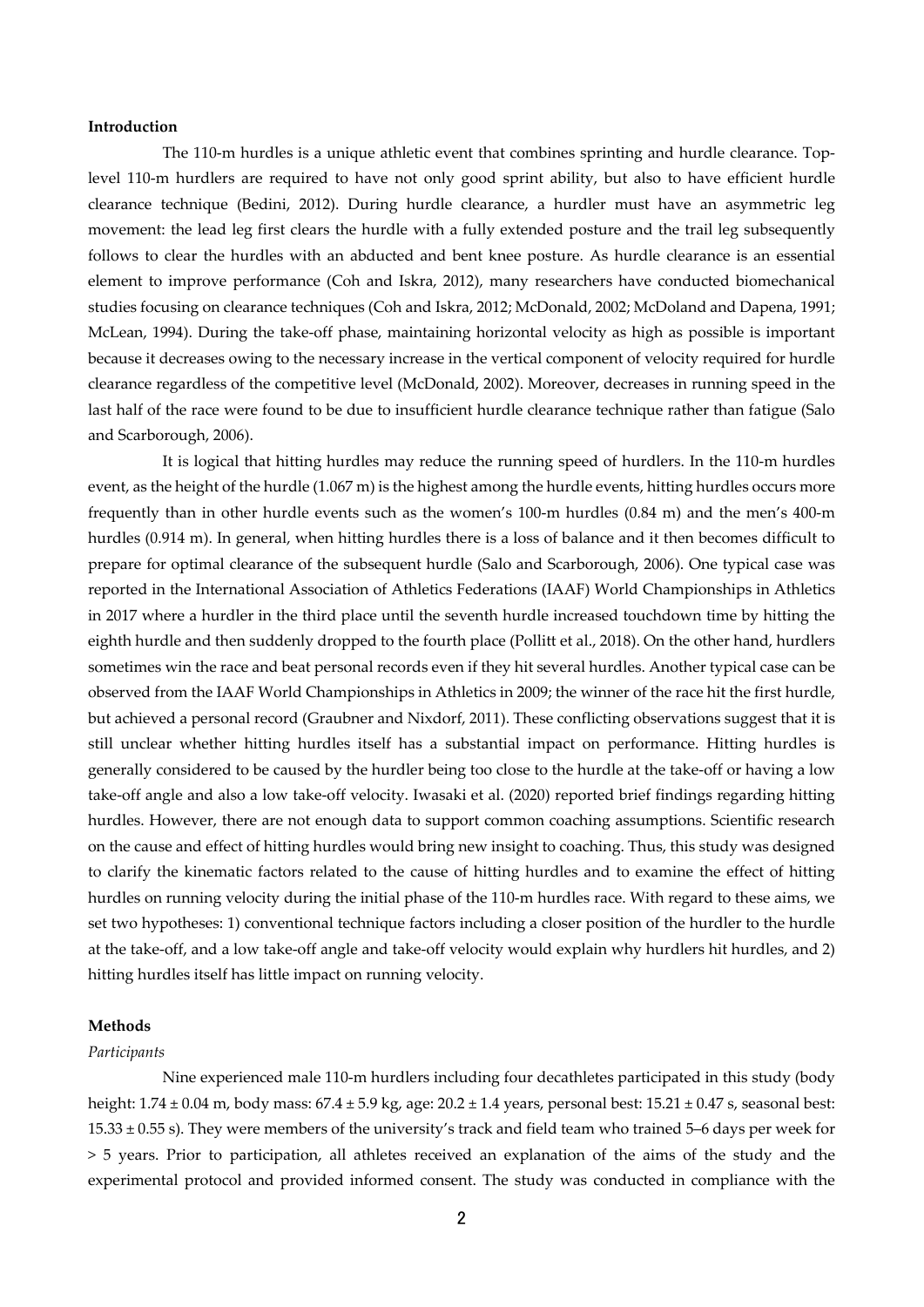Declaration of Helsinki for Human Research and an Institutional Research Ethics Committee approved this study.

#### *Measurements*

According to the official standard for the 110-m hurdles, the distance between the first and the second hurdle was set at 9.14 m. Participants were asked to perform a maximal effort hurdle run from the start until after the second hurdle clearance. All participants repeated this 12 times with sufficient rest between each trial so that one clear trial without hitting the first hurdle and one trial where the hurdler hit the first hurdle were obtained. Participants were not instructed regarding hitting hurdles. Therefore, all trials were random data. Twenty-four markers were attached to participants, including the head, upper sternum and right and left ears, shoulders, elbows, wrists, hands, lower-ribs, hips, knees, ankles, heels and toes. Two additional markers were attached to both edges of the first hurdle's bar. Images of the sagittal plane motion of all trials were obtained at 120 Hz using two electrically synchronized high-speed cameras (HAS-L1, Ditect, Japan) placed on either side of the first hurdle.

#### (insert Figure 1)

#### *Procedures*

All body and hurdle markers were digitized using motion analysis software (Frame-DIAS V, DKH, Japan). The coordinates of the markers obtained by two-dimensional Direct Linear Transformation (Walton, 1981) were smoothed using a 4th order Butterworth low pass digital filter with cut-off frequencies of 7.1 - 14.3 Hz. Cut-off frequencies were determined from residual analysis (Winter, 2009). A whole-body kinematic model consisting of 15 rigid segments (head, upper trunk, lower trunk, upper arms, lower arms, hands, thighs, shanks and feet) was used for analysis. The centre of mass (CoM) location was determined using the data of young living Japanese athletes by Ae et al. (1992) based on the procedure first described by Jensen (1978).

We analyzed the first hurdle clearing motion from the beginning of the take-off step before the hurdle to the instant of landing of the step after the hurdle (Figure 2). Of all 12 recorded trials, one non-hit trial (NHT) which had the fastest elapsed time of hurdle clearance for each participant and one hit trial (HT) which had the largest horizontal displacement of the hurdle markers were analyzed.

# (insert Figure 2)

### *Hurdling variables*

Kinematic variables regarding hurdle clearance were calculated as follows: 1) hurdling horizontal distances; a) take-off distance which was defined as the horizontal distance from the toe of the trail leg to the hurdle at the take-off, and b) landing distance which was defined as the horizontal distance from the hurdle to the toe of the lead leg at landing, 2) hurdle clearance time; time spent on hurdle clearance (from the instant of toe-off of the trail leg to the instant of foot contact of the lead leg), 3) take-off angle; the average angle between the horizontal and the line connecting the whole-body CoM from the instant of trail leg foot release to 10 frames later, 4) take-off horizontal and vertical velocities; the horizontal and vertical velocities of the whole-body CoM at the instant of the trail leg toe-off, 5) landing horizontal and vertical velocities; the horizontal and vertical velocity of the CoM at the instant of the lead leg foot contact, 6) amount of velocity reduction; the difference between the landing horizontal velocity and the take-off horizontal velocity, 7) CoM height; the height of the whole-body CoM at the instant of the trail leg toe-off, and 8) contact time of the breaking phase at landing; the time when the distance from the toe of the lead leg to the CoM was negative at the landing step.

*Lower limb movements*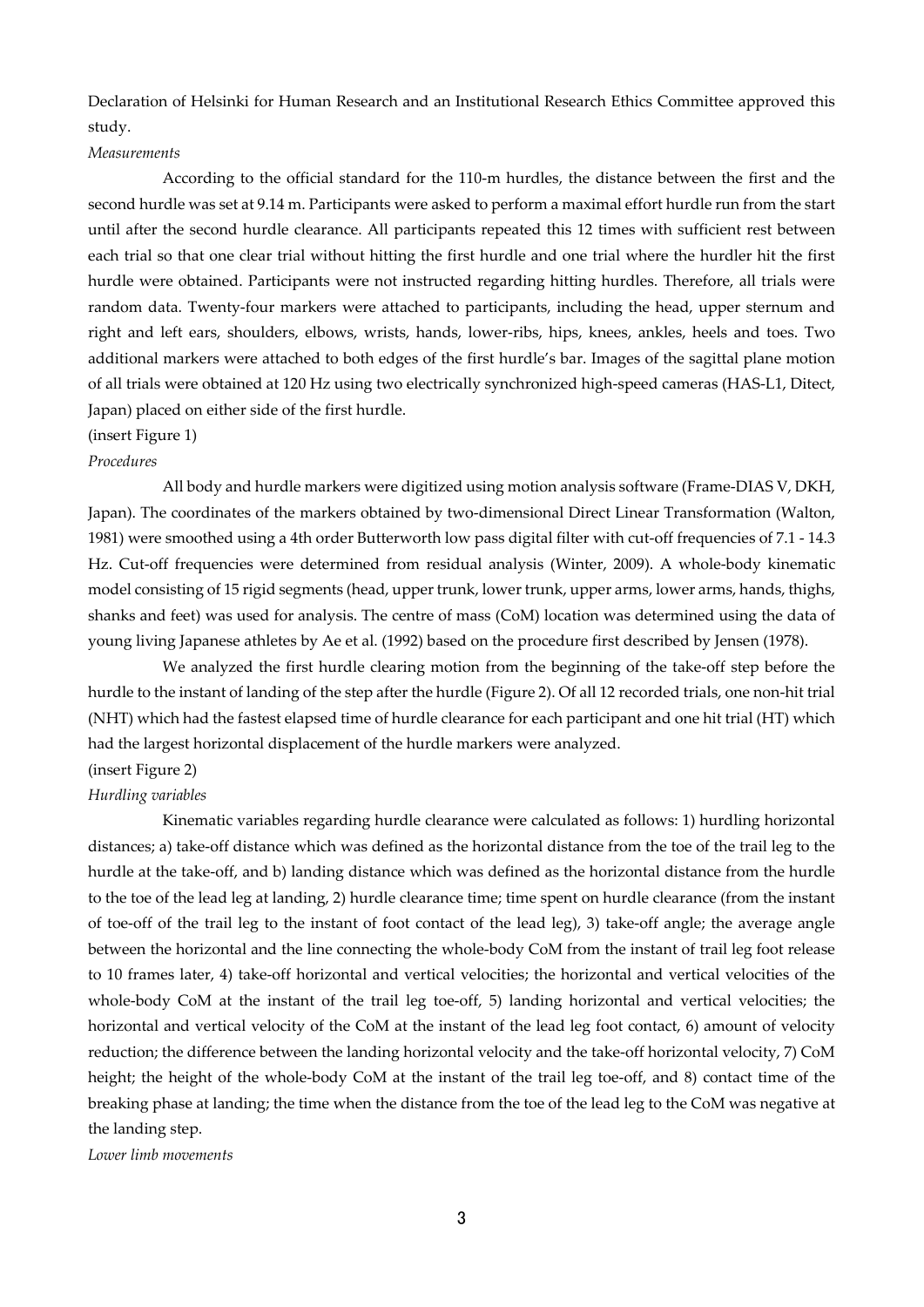Lower limb movements through the analyzed portion were calculated as angles and angular velocities. In accordance with a previous study (Shibayama et al., 2011), two angles were defined as segmental angles between the vertical and the thigh segment (thigh angle) and the shank segment (shank angle) (Figure 3). The angles at the instant of the trail leg toe-off and the lead leg foot contact, and maximum and minimum angular velocities during the supporting phase of the take-off step and the landing step, were calculated. (insert Figure 3)

#### *Statistical analysis*

All variables are presented as mean ± standard deviation (SD). Data normality was analyzed using the Shapiro–Wilk test. To assess the differences, Student's paired *t*-tests for parametric data (Shapiro–Wilk test, *p* > 0.05) were used. To evaluate differences in landing horizontal velocity, the lead leg shank angle at the landing step, the minimum angular velocity of the thigh of the trail leg in the take-off step and contact time of the breaking phase at landing, Wilcoxon signed–rank tests were used because the data normality was not confirmed (Shapiro–Wilk test,  $p < 0.05$ ). To describe the typical error, the coefficient of variation (CV) was calculated to determine the absolute variability between the intra-conditions. The level of significance was set at *α* < 0.05. To control the family-wise error rate, the alpha level of each *t*-test was adjusted with the Holm's method. Cohen's *d* was used to describe the effect size (Cohen, 1992). Values of < 0.2, 0.2-0.5, and > 0.5 were considered small, medium, and large, respectively. All statistical analyses were performed using EZR (version 1.37; Saitama Medical Center, Jichi Medical University; Kanda, 2013), which is a graphical interface for R (The R Foundation for Statistical Computing, Vienna, Austria) designed to add statistical functions frequently used in biostatistics.

#### **Results**

#### *Hurdling variables*

Table 1 shows the hurdling variables. CoM height at the instant of the trail leg toe-off was significantly lower in HT than in NHT ( $p = 0.009$ ,  $d = 0.56$ , CV: NHT = 2.7%, HT = 2.4%). No marked differences were observed in the other hurdling variables between NHT and HT.

#### *Lower limb movements*

 Table 2 shows the angles at the instant of the trail leg toe-off and the lead leg foot contact. The lead leg thigh angle was significantly larger in NHT than in HT at the instant of the trail leg toe-off ( $p = 0.017$ ,  $d =$ 0.70, CV: NHT = 5.9%, HT = 4.8%). The trail leg shank angle was significantly smaller in HT than in NHT at the instant of the lead leg foot contact; however, there was great variation in the intra-condition analysis  $(p =$ 0.011,  $d = 1.46$ , CV: NHT = 58.7%, HT = 35.9%). No marked differences were observed in the other angles between NHT and HT.

 Table 3 shows the angular velocities of the lead leg and the trail leg in the take-off step and the landing step. No marked differences were observed in the thigh angular velocities of the lead leg and the trail leg between NHT and HT. The maximum angular velocity of the shank of the lead leg in the landing step was significantly smaller in HT than in NHT, however, there was great variation in the intra-condition analysis (*p* = 0.019, *d* = 0.75, CV: NHT = 27.1%, HT = 40.5%).

(insert Table 1, Table 2, Table 3)

#### **Discussion**

The aim of this study was to clarify the kinematic factors related to the cause of hitting hurdles and to examine the effect of hitting hurdles on running velocity during the initial phase of the 110-m hurdles. To the best of our knowledge, this is the first study which has explored quantitative factors that likely cause the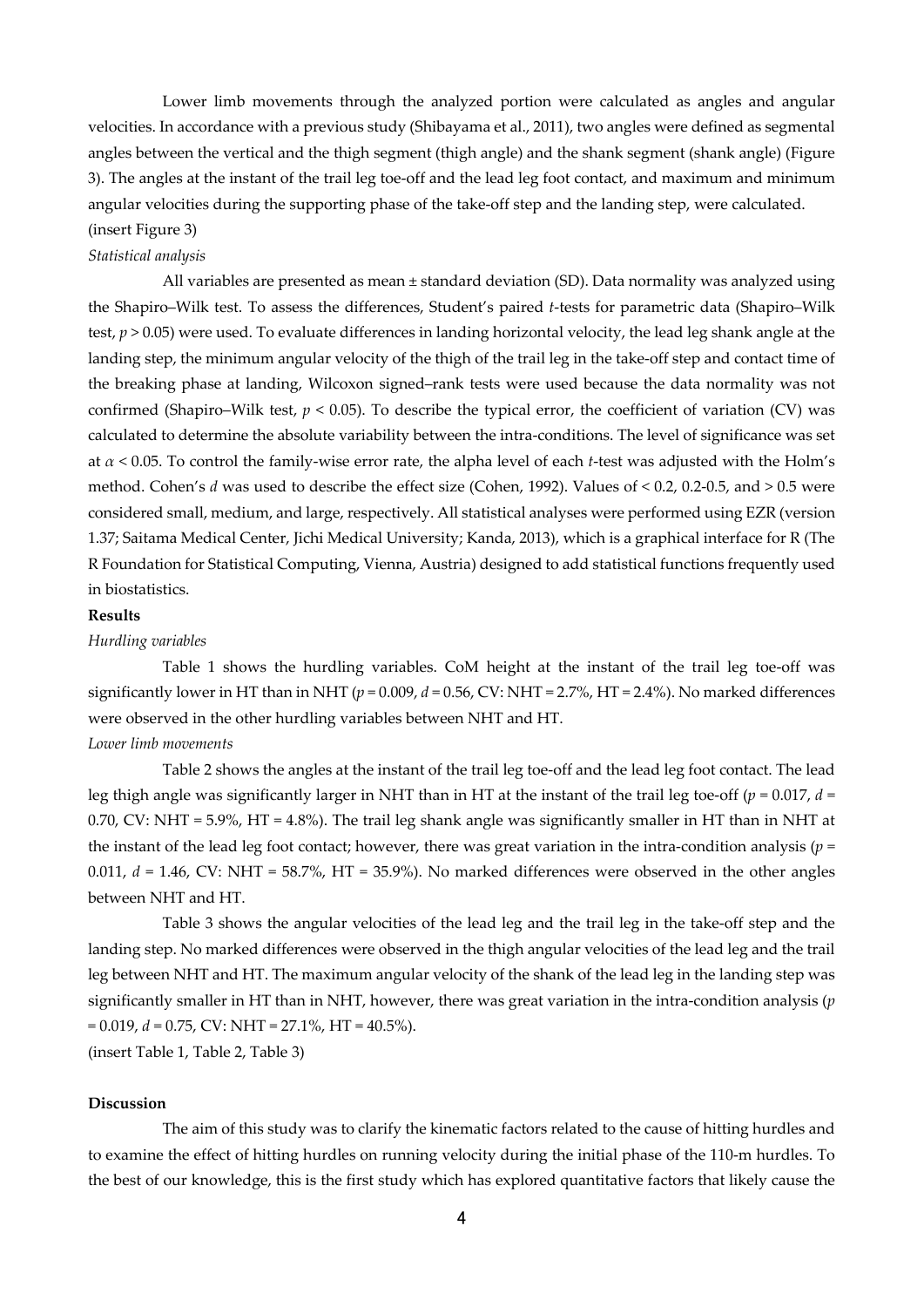hitting of hurdles and has described their effect on running velocity. The main findings were: (1) the main cause of hitting hurdles was insufficient height of the CoM at the instant of the trail leg toe-off, and (2) running velocity during hurdling was not substantially reduced by hitting hurdles. The first finding did not support our initial hypothesis regarding the cause of hitting hurdles. Conventional kinematic factors, a closer position to the hurdle at the take-off and a low take-off angle and take-off velocity of hurdlers did not explain why hurdlers hit hurdles. On the other hand, the second finding, that hitting hurdles itself had little impact on running velocity, supported our initial hypothesis regarding the effect of hitting hurdles.

Of the many hurdling variables investigated, only the CoM height at the instant of the take-off was different between the non-hit trial (NHT) and hit trial (HT) conditions. In contrast to the conventional understanding, hurdling variables such as take-off velocity, take-off distance and a take-off angle were comparable between the two conditions. These findings are supported by a previous study (Iwasaki et al., 2020). Theoretically, it is necessary for hurdlers to achieve an optimal CoM height during the take-off step in order to clear the hurdles. As hurdlers attempt to minimize their vertical fluctuation during hurdle clearance, maintaining a high position of the CoM during the take-off step has been considered an important element (Coh, 2003). Therefore, it has been assumed that hurdlers hit hurdles due to their lower CoM height at the instant of the take-off. Several quantitative analyses have already stressed that CoM height at the take-off step is one of the most important factors for efficient execution of hurdle clearance (Amara et al., 2019; Coh and Iskra, 2012). In the present study, we succeeded in confirming the importance of CoM height to achieve clear hurdle clearance from a biomechanical perspective.

A fundamental hurdling technique is to swing the lead leg forward and upwards to increase CoM height and to clear the hurdle (McDonald and Dapena, 1991). Among the lower limb movements during the take-off step, the lead leg thigh angle at the instant of the trail leg toe-off was found to be significantly smaller in HT compared to NHT. It can be assumed that the smaller initial lead leg thigh angle would disturb the forward swing of the lead leg due to its greatest mass proportion off all lower limb segments. It was suggested that the insufficient upwards swing of the lead leg thigh may account for the lower CoM height in HT at the instant of the take-off.

Prior to this study, it was unknown whether hurdle hitting itself would substantially reduce running velocity during hurdle clearance. Iwasaki et al. (2020) reported that CoM horizontal velocity at the landing was not significantly different between the hit trial and the non-hit trial. Pollitt et al. (2018) suggested that hitting hurdles might not affect the resultant performance in a 110-m hurdles race. The findings of the present study support this previous finding; however, there is a possibility that hitting hurdles might induce inefficient motion for acceleration during the following landing step. During the landing step, the maximum angular velocity of the lead leg shank in HT was found to be significantly lower than that of NHT. As faster hurdlers tend to have a larger negative angular velocity of the lead leg shank through the landing step (Shibayama et al., 2011), it can be interpreted that a larger negative angular velocity of the lead leg shank would contribute towards a faster running velocity. Thus, it can be assumed that hitting the hurdle leads to a forced change in landing leg motion during the landing step and this change may disturb hurdlers' ability to re-accelerate their running velocity. Landing technique has been recognized as one of the most important elements for sprint hurdling (Coh and Iskra, 2004; McLean, 1994). Even if hitting hurdles does not substantially reduce running velocity as it was found in this study, performance of subsequent running may be negatively affected if landing technique becomes inefficient for re-acceleration of the body. Therefore, it can be speculated that hitting hurdles has a negative impact on the following re-acceleration phase. However, the CV in the maximum angular velocity of the lead leg shank was high, thus the repeatability should be verified. Moreover,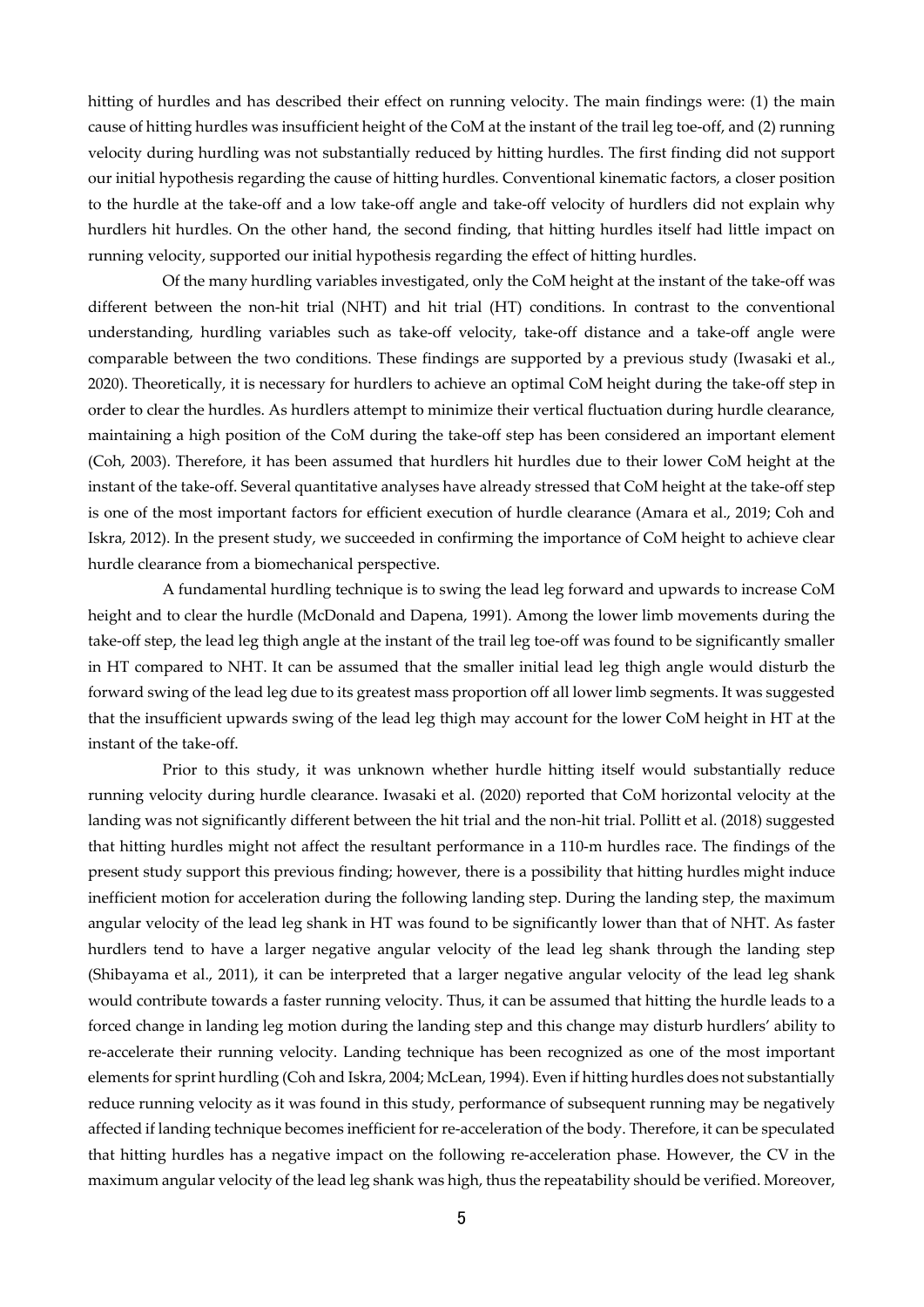as the motions throughout the landing step were beyond the focus of the present study, further investigation of this phase of hurdling appears warranted.

Regarding the trail leg movements, the angle of the trail leg shank at the instant of the lead leg foot contact was significantly smaller in HT than in NHT. During the landing step, the trail leg movement is one of the most important features of technique (Coh, 2003). Salo and Scarborough (2006) argued that hitting hurdles put an athlete off balance. Thus, it can be speculated that hurdlers were unable to pull the trail leg forward sufficiently and/or found it difficult to maintain balance during the landing step after hitting hurdles. Therefore, it was suggested that hitting hurdles might disturb the trail leg movement. However, as the trail leg executes a complicated three-dimensional movement, it was not possible to describe it with high accuracy and repeatability in the present study and again this issue warrants future attention.

In the current study, the part of the body that actually hit the hurdle was not documented. The effects of hitting hurdles could be influenced by hitting with the lead leg versus the trail leg (Iwasaki et al., 2020) and this is a limitation of the current investigation. Another limitation of this study is the fact that the sample size was not sufficient to obtain an optimal statistical power. Future studies should verify the accuracy and repeatability of kinematic variables associated with hitting hurdles. Furthermore, we only focused on the first hurdle. Further investigation of hitting hurdles including other hurdles appears warranted.

In summary, we found that the main cause of hitting hurdles was a significantly lower height of the whole-body CoM at the take-off due to an insufficient upwards swing of the lead leg thigh. This finding was in contrast to the conventional understanding regarding the cause of hitting hurdles such as the take-off distance, the take-off angle and take-off velocity of the hurdler. As for the effect of hitting hurdles, we found that hitting hurdles did not substantially reduce running velocity during hurdling. However, several characteristic movements that might induce inefficient motion for re-accelerating running velocity during the following landing steps were observed. It was suggested that although hitting hurdles itself had little direct impact on running velocity, it may perhaps lead to inefficient, imbalanced running motions during the following hurdle interval.

#### **References**

- Ae, M., Tang, H., & Yokoi, T. (1992). Estimation of inertia properties of the body segments in Japanese athletes. *Society of Biomechanisms Japan*, *11*, 23–33. https://doi.org/10.3951/biomechanisms.11.23
- Amara, S., Mkaouer, B., Chaabene, H., Negra, Y., & Fatma, B. (2019). Key kinetic and kinematic factors of 110 m hurdles performance. *Journal of Physical Education and Sport*, *19* (1), 658–668.
- Bedini, R. (2012). Drills for Top-level hurdlers. *New Studies in Athletics*, *27* (1/2), 79–83.Coh, M. (2003) Biomechanical analysis of Colin Jackson's hurdle clearance technique. *New studies in Athletics*, *18* (1), 37– 45.
- Coh, M., & Iskra, J. (2012). Biomechanical Studies of 110 m hurdle clearance technique. *Sport Science*, *5* (1), 10– 14.

Cohen, J. (1992). A power primer. *Psychological Bulletin*, *112* (1), 155–159.

- Graubner, R., & Nixdorf, E. (2011). Biomechanical analysis of the sprint and hurdles events at the 2009 IAAF World Championships in Athletics. *New Studies in Athletics*, *26* (1/2), 19–53.
- Iwasaki, R., Shinkai, H., & Ito, N. (2020). How hitting the hurdle affects performance in the 110 m hurdles. *ISBS Proceedings Archive*, *38*, Iss1, Article 69. https://commons.nmu.edu/isbs/vol38/iss1/69
- Jensen, R.K. (1978). Estimation of the biomechanical properties of three body types using a photogrammetric method. *Journal of Biomechanics*, *11*, 349–358. https://doi.org/10.1016/0021-9290(78)90069-6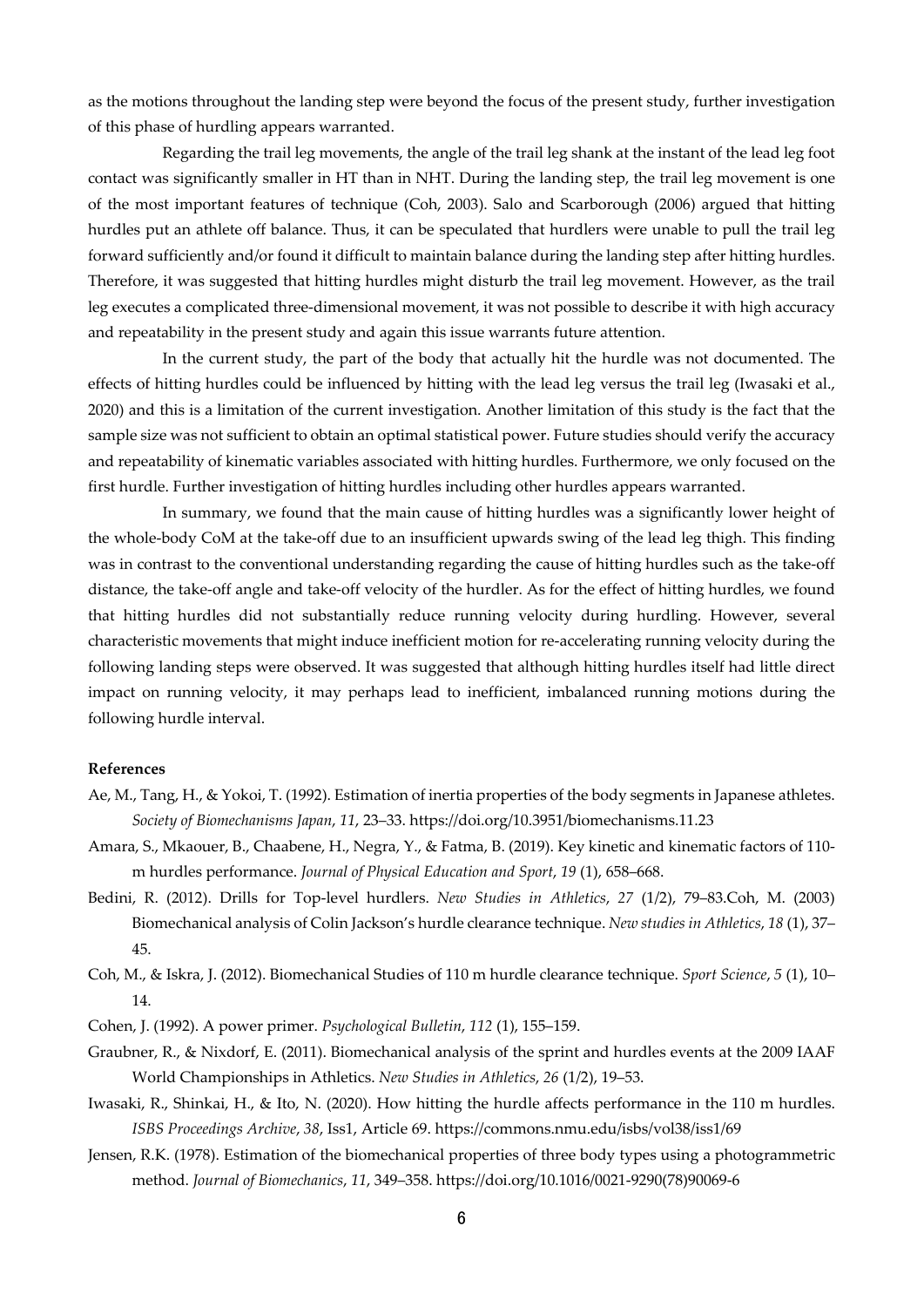- Kanda, Y. (2013). Investigation of the freely-available easy-to-use software "EZR" (Easy R) for medical statistics. *Bone Marrow Transplantation*, *48*, 452–458.
- McDonald, C., & Dapena, J. (1991). Angular momentum in the men's 110-m and women's 100-m hurdles races. *Medicine & Science in Sports & Exercise*, *23* (12), 1392–1402.
- McDonald, C. (2002). Hurdling is not sprinting. *Track Coach*, *161*, 5137–5143.
- McLean, B. (1994). The biomechanics of hurdling: Force plate analysis to assess hurdling technique. *New Studies in Athletics*, *9* (4), 55–58.
- Pollitt, L., Walker, J., Bissas, A., & Merlino, S. (2018, Jul 15). Biomechanical report for the IAAF World Championships LONDON 2017 110 m hurdles Men's. https://www.worldathletics.org/aboutiaaf/documents/research-centre, 1–55.
- Salo, A., & Scarborough, S. (2006). Change in technique within a sprint hurdle run. Sports *Biomechanics*, *5* (2), 155–166. https://doi.org/10.1080/14763140608522871
- Shibayama, K., Fujii, N., & Ae, M. (2011). Kinematic study of 1-cycle motion in elite 110m hurdlers; Focusing on relations between running velocity, leg length and motion. *Japan Journal of Physical Education, Health and Sport Sciences*, *56*, 75–88. https://doi.org/10.5432/jjpehss.10013
- Walton, J.S. (1981). Close-range cine-photogrammetry: A generalized technique for quantifying gross human motion. *Pennsylvania State University*.
- Winter, DA. (2009). Biomechanics and Motor Control of Human Movement. *4th ed. Hoboken, N.J: John Wiley & Sons*.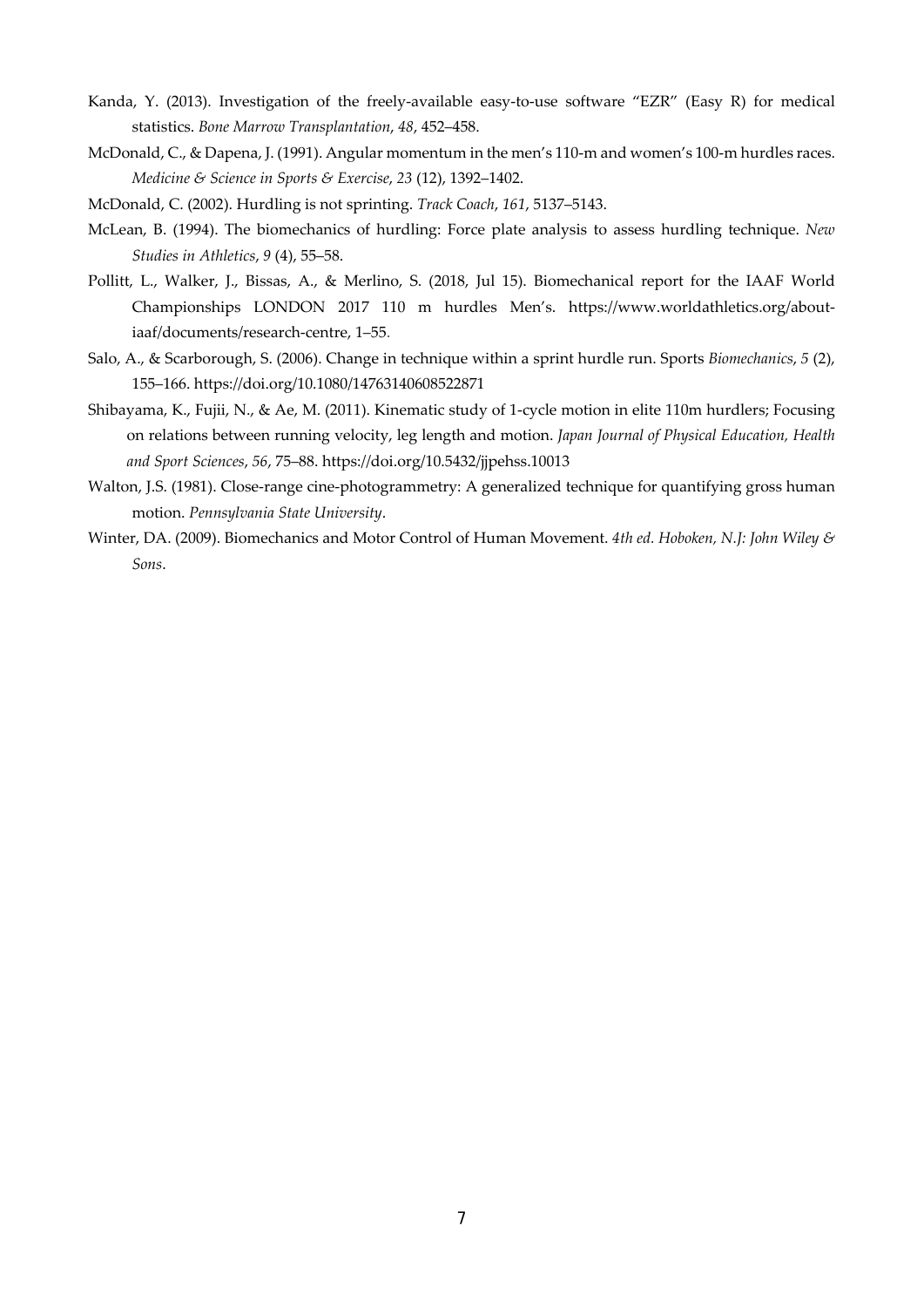

#### **Figure 1. Experimental setup**

*The area denoted by the dotted line corresponds to the approximate analysis phase* 



# **Figure 2. Definition of the hurdle clearance phase**



**Figure 3. Definition of lower limb movements**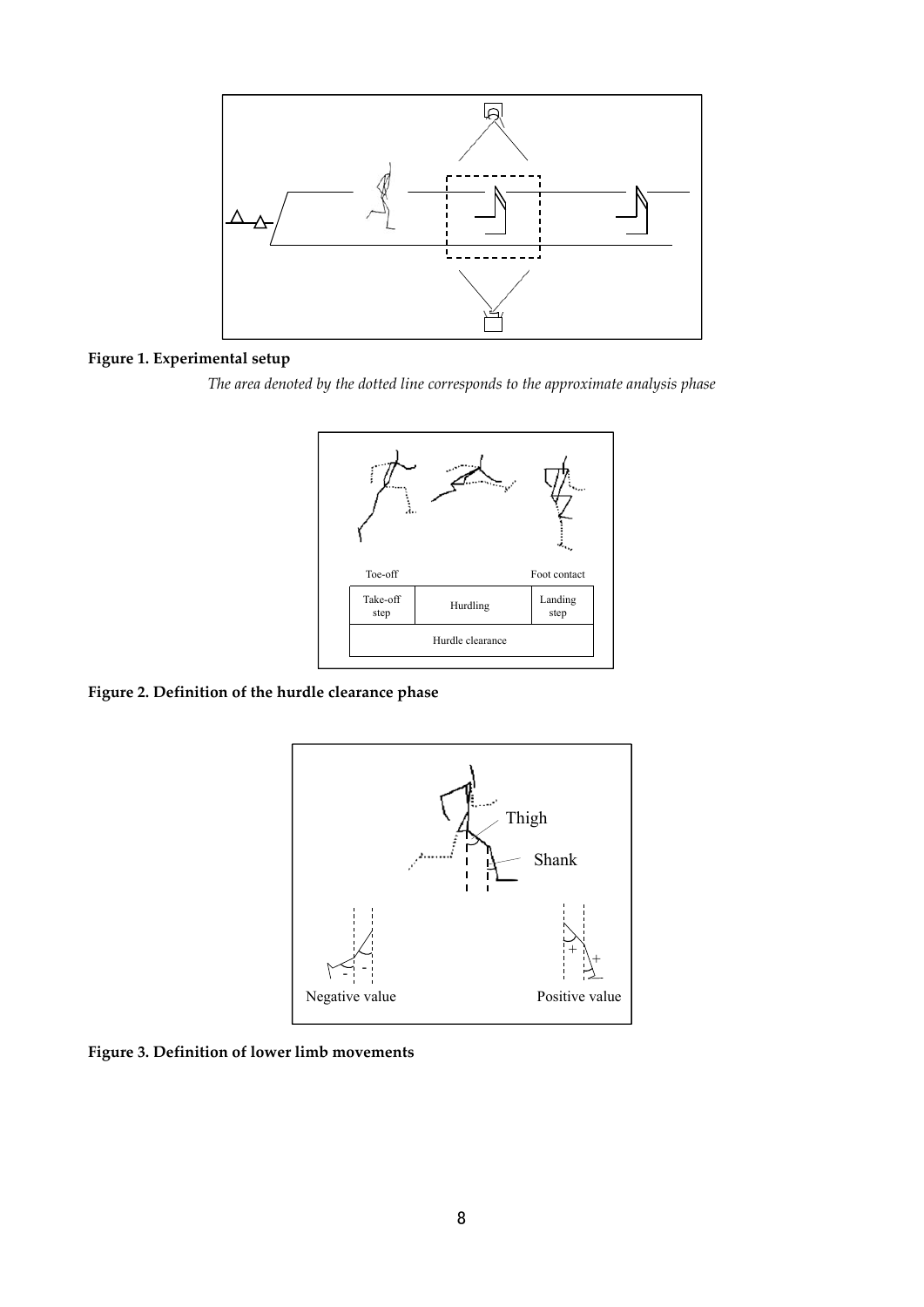#### **Table 1. Differences in hurdling variables**

|                                                   | <b>NHT</b>       | HT               |
|---------------------------------------------------|------------------|------------------|
| Hurdling horizontal distance (m)                  | $3.91 \pm 0.17$  | $3.89 \pm 0.11$  |
| Take-off horizontal distance (m)                  | $1.91 \pm 0.19$  | $1.93 \pm 0.20$  |
| Landing horizontal distance (m)                   | $2.00 \pm 0.14$  | $1.96 \pm 0.18$  |
| Hurdle clearance time (s)                         | $0.46 \pm 0.04$  | $0.45 \pm 0.03$  |
| Take-off angle (deg)                              | $15.5 \pm 1.6$   | $15.2 \pm 1.9$   |
| Take-off horizontal velocity (m/s)                | $7.16 \pm 0.28$  | $7.24 \pm 0.28$  |
| Take-off vertical velocity (m/s)                  | $2.34 \pm 0.20$  | $2.32 \pm 0.19$  |
| Landing horizontal velocity (m/s)                 | $6.92 \pm 0.31$  | $6.94 \pm 0.19$  |
| Landing vertical velocity (m/s)                   | $-2.21 \pm 0.26$ | $-2.09 \pm 0.19$ |
| Amount of velocity reduction (m/s)                | $0.24 \pm 0.13$  | $0.30 \pm 0.23$  |
| CoM height (m)                                    | $*1.15 \pm 0.03$ | $*1.13 \pm 0.03$ |
| Contact time of the breaking phase at landing (s) | $0.02 \pm 0.01$  | $0.03 \pm 0.01$  |

*Values are expressed as the mean ± standard deviation.* 

*\* Significant difference between NHT and HT (p < 0.05).* 

#### **Table 2. Differences in lower limb angles**

|       |                | Take-off step   |                  | Landing step     |                  |  |
|-------|----------------|-----------------|------------------|------------------|------------------|--|
|       |                | Foot release    |                  | Foot contact     |                  |  |
|       |                | <b>NHT</b>      | HT<br><b>NHT</b> |                  | HT               |  |
| Thigh | Lead leg       | $90.6 \pm 5.4$  | $*87.2 \pm 4.2$  | $16.7 \pm 3.1$   | $17.7 \pm 3.6$   |  |
|       | $(\text{deg})$ |                 |                  |                  |                  |  |
|       | Trail leg      | $-13.9 \pm 5.9$ | $-14.6 \pm 5.7$  | $102.2 \pm 5.7$  | $91.6 \pm 7.4$   |  |
|       | $(\text{deg})$ |                 |                  |                  |                  |  |
| Shank | Lead leg       | $7.0 \pm 11.8$  | $-1.0 \pm 7.6$   | $2.9 \pm 1.5$    | $4.4 \pm 4.7$    |  |
|       | $(\text{deg})$ |                 |                  |                  |                  |  |
|       | Trail leg      | $-32.0 \pm 3.3$ | $-32.4 \pm 3.9$  | $*$ -22.3 ± 13.1 | $*$ -43.2 ± 15.5 |  |
|       | (deg)          |                 |                  |                  |                  |  |

*Values are expressed as the mean ± standard deviation.* 

*\* Significant difference between NHT and HT (p < 0.05).*